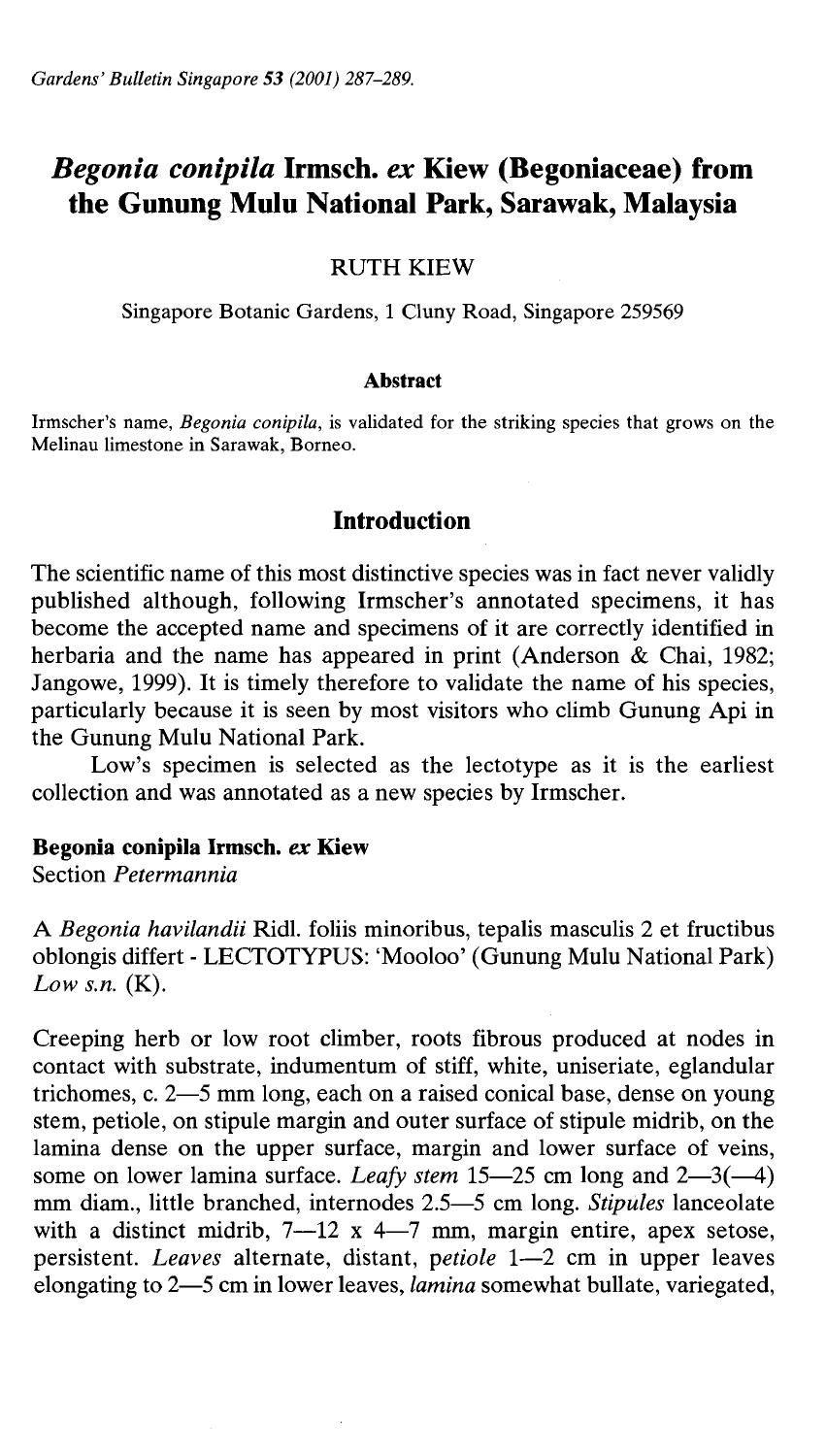upper surface dark green to blackish purple, paler between veins, the lower surface reddish, rarely light green, in dried state thin and papery, conical hair bases giving a pustulate appearance above, asymmetric, broadly ovate to reniform,  $4-7.5 \times 3.5-8.5$  cm, broader side  $(2.25-)3.5-5$  cm wide, base rounded to cordate, lobes slightly overlapping, basal lobes rounded,  $(0.75-2)$ 2-3.5 cm long, margin irregularly serrate, each tooth setose, apex cuspidate; *venation* palmate, main veins 3, equal-sized, branching c. halfway to margin, with another 1-2 veins in basal lobes, impressed above and prominent beneath.

*Inflorescence* axillary, whitish or light green, hispid, erect, longer than petioles, racemose, 3.5-9.5 cm long of which peduncle is 1.5-6 cm, protogynous with a single basal female flower and many male flowers distally on 2 short lateral branches c. 3-11 mm long and crowded in a terminal cluster; *bracts* similar to stipules, c. 5-6 x 3 mm, persistent; *bracteoles* light green or whitish, broadly ovate, 0.75 x 0.25 mm, apex setose, persistent. *Flowers* with white, translucent tepals. *Male flower* with whitish or light green *pedicel*, c. 1—3 mm long; *tepals* 2, sparsely hispid on upper half of outer surface, broadly elliptic, c.  $5 \times 3.5 - 4.5$  mm, margin entire, apex rounded; *stamens* yellow, c. 10-11, in hemispherical cluster joined in a torus c. 0.5-0.75 mm, *filaments* between 0.25 mm on lower stamens to 1 mm long in the distal ones, *anthers* bright yellow, obovate, c. 0.75-1 mm long, emarginate, opening by pores. *Female flower* with *pedicel*  c. 3-5 mm long, light green, finely hispid; *ovary* narrowly oblong, c. 7.5- 11 x 3-5 mm, wings 3, subequal, two shorter 1.5 mm and broader one 2 mm wide, locules 3, placentas axile, bilamellate with many ovules on both surfaces; *tepals* 5, isomorphic, narrowly lanceolate, c.  $7 - 7.5 \times 3 - 4 \text{ mm}$ , margin entire, apex acute, sparsely hispid on outer surface; *styles* 3, free to base, 5 mm long, bifurcating; *stigma* greenish, papillose forming a continuous twisted band. *Fruit* pedicel stiff, decurved,  $(2-)$ 4-6(-8) mm long, *capsule* oblong, c.  $(11-)18-20 \times 10-15$  mm, sparsely hispid, locules 3 but one scarcely developed, dehiscing between wing and locule, wings thin, narrowed to base, truncate distally, two narrower wings, c.  $3-5$  mm wide, broader wing c. 5-7 mm wide, style not persistent.

*Distribution:* Borneo - SARAWAK: endemic to the Melinau limestone in the Gunung Mulu National Park (on Gunung Api and low limestone outcrops along the Sungai Melinau).

*Habitat:* It grows from the base of limestone outcrops to c. 1170 m in lower montane limestone forest on Gunung Api, usually on limestone boulders but also on steep screes in deeply shaded habitats.